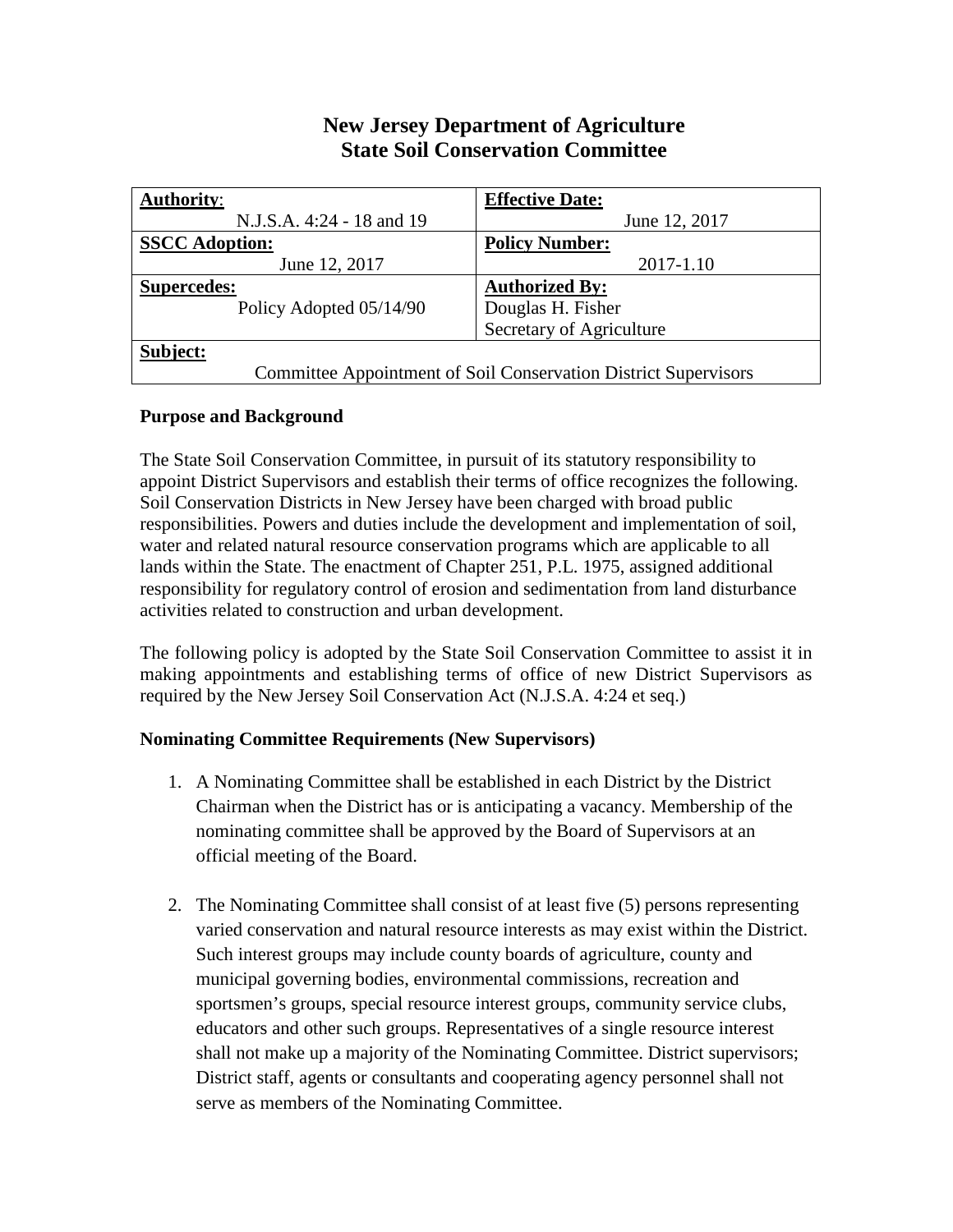3. The District Chairman shall designate a member of the Nominating Committee to serve as Chairman. The District may provide staff assistance and advise committee members of the duties and responsibilities of a supervisor. The District and its agents shall not influence the deliberation of the Nominating Committee and shall take special cautions to avoid the appearance of same.

## **Nominating Committee Process**

- 1. Nominating committees shall meet publicly to consider candidates for vacant supervisor positions. Multiple candidates must be listed in order of preference. All nominations must include a resume of qualifications, background and other information which will aid the State Committee in making appointments. All nominations shall be submitted on forms approved by the State Committee.
- 2. All nominees shall be advised of the need to participate periodically in training and orientation programs conducted by the State Committee and to attend state and regional level annual conferences. A statement shall be included on the nomination form indicating their ability and interest to participate in such events to the extent possible. Such statement shall be signed by all nominees submitted to the State Committee for consideration.
- 3. The Nominating Committee Chairman shall submit a report to the State Committee as necessary to fill vacancies. The report shall include the names of the committee members and the interest group they represent, the time and place of the meeting, evidence of compliance with the Open Public Meetings Act, the complete proceedings of the meeting, and the results of their deliberation including a record of their vote.

#### **State Committee Action**

- 1. The State Soil Conservation Committee shall consider the recommendations of the District Nominating Committee when exercising its appointment authority. The Committee may utilize other information available to it when making appointments and shall have final authority in accordance with the provisions of the Soil Conservation Act. The Committee shall consult with the District and the Nominating Committee in such instance where consideration is given to appointment of persons other than those submitted by the Nominating Committee.
- 2. Nominees for District Supervisor positions shall be selected without regard to race, color, national origin, religion, sex, age or handicap.